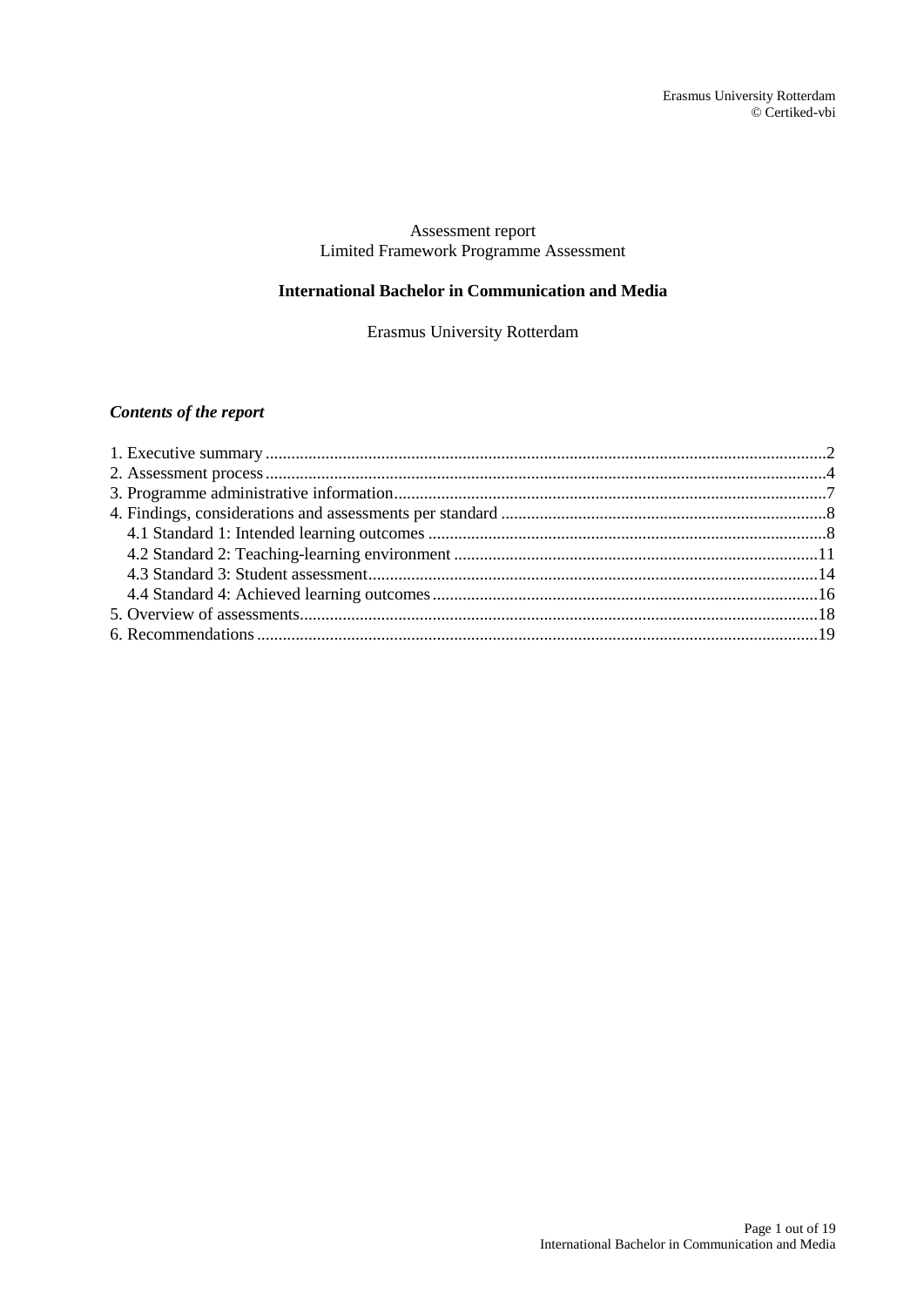# <span id="page-1-0"></span>**1. Executive summary**

In this executive summary, the panel presents the main considerations which led to the assessment of the quality of the International Bachelor programme in Communication and Media of Erasmus University Rotterdam, which has been assessed according to the standards of the limited framework, as laid down in the NVAO Assessment framework for the higher education accreditation system of the Netherlands, as published on 20 December 2016.

The programme objectives are sound and relevant. The panel welcomes students being educated broadly in communication and media. The programme objectives are geared towards the study of mediated communication, in particular for organisations in business, government, media and entertainment. Students are introduced to both research and the professional practice in the programme domain. They are also trained in the mind-set and skills to face current challenges in this domain.

The panel appreciates the Joint Disciplinary Framework for Communication Science, which has been drafted by the joint programmes in the Netherlands. The panel considers this framework to be a sound and up-to-date description of the Communication Science domain and of the attainment levels of Bachelor and Master programmes in this domain. The panel welcomes the objectives of this programme to be aligned with this framework, and other Dutch and international frameworks.

The panel approves of the students being primarily educated to proceed to master programmes in this domain, but also being trained to enter the labour market.

The intended learning outcomes are comprehensive, match the programme objectives and meet the bachelor level. As the intended learning outcomes are grouped into two not very clearly delineated categories, the panel proposes to reorganise the intended learning outcomes into more distinct groups on the basis of more content-based classifications.

The admission requirements and admission procedures of the programme are up to standard. The student body is very balanced in terms of composition of Dutch and foreign students, promoting the international classroom in the programme.

The curriculum matches the intended learning outcomes. The panel appreciates the curriculum contents, courses addressing theory, methodology and practice. The panel welcomes the balance of mandatory, foundational courses and specialisation and elective courses and considers the curriculum coherence to be up to standard. After the first year, students seem to have a rather unrestricted choice of focus areas courses, making the focus areas' contents and structure rather unclear. The panel, therefore, proposes to define and delineate the focus areas more clearly and probably to reduce their number, especially since they are mentioned in the Diploma Supplement. Although the academic contents and practical orientation are balanced, the panel suggests to continue emphasising the academic character of the programme.

The panel is very positive about the expertise, research track records and educational competencies of the lecturers in the programme. During their courses, junior lecturers and PhD candidates are well-guided by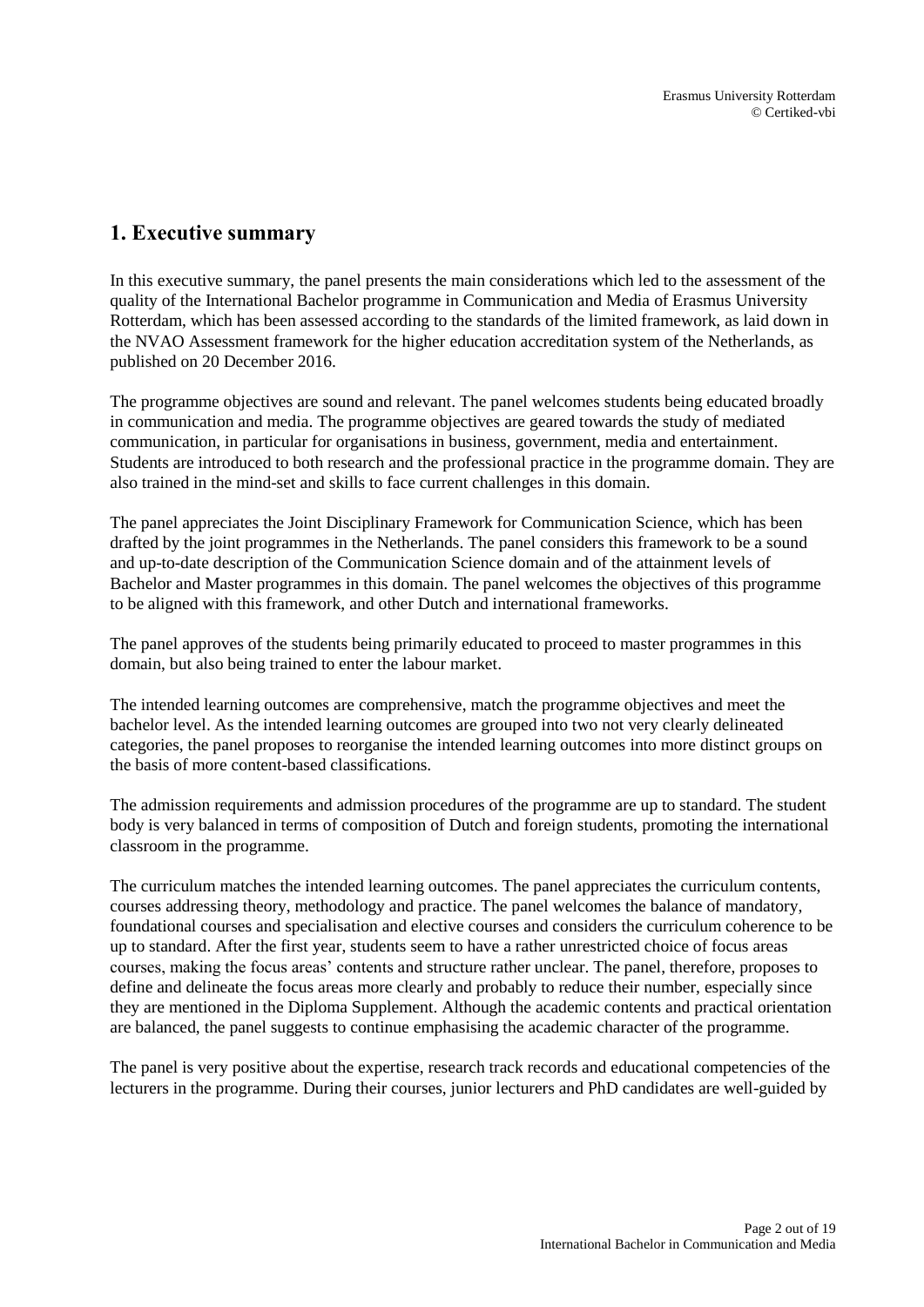senior staff members. The team-spirit in the lecturing team is strong. The panel is positive about the lecturers meeting regularly to discuss the programme.

The programme offers small-scale, interactive and collaborative education. The number of hours of faceto-face education and the students-to-staff ratio are adequate. The support and guidance by the support staff of the programme are tailored well to the needs of the student group. The drop-out rates and student success rates of the programme are very favourable.

The panel approves of the examinations and assessment rules and regulations of the programme. The Examination Board monitors the examinations and assessments appropriately. The panel considers the measures ensuring the validity, reliability and transparency of examinations and assessments as adequate.

The programme has made well-deliberated choices for examination methods in line with the course goals and contents to be assessed. The panel welcomes the wide range of examination methods adopted in the programme. The measures taken to counter the effects of free-riding are effective.

Both the supervision and assessment processes for the Bachelor theses are up to standard. The assessment processes involve two examiners and are founded on valid assessment scoring forms. The panel suggests, however, to clarify in the forms how much each score of assessment criteria contributes to the final grades.

The Bachelor theses match the intended learning outcomes and are up to standard. The panel agrees with the grades given by the programme examiners. No theses were found by the panel to be unsatisfactory.

The panel feels that the programme succeeds in acquainting students with the professional practice and in preparing them for the professional field, either directly or after having completed master programmes.

The panel considers students completing the programme definitely to have reached the intended learning outcomes of the programme. The panel greatly appreciates the wide range of master programmes programme graduates are admitted to and their performances in these master programmes. These master programmes are not confined to the communication and media field but comprise various neighbouring domains. The panel is impressed by the proportion of programme graduates entering the labour market either directly or after the subsequent master programme and with the positions they secure.

The panel which conducted the assessment of the International Bachelor programme in Communication and Media of Erasmus University Rotterdam assesses this programme to meet the standards of the limited framework, as laid down in the NVAO Assessment framework for the higher education accreditation system of the Netherlands, judging the programme to be satisfactory. Therefore, the panel advises NVAO to accredit the programme.

Rotterdam, 24 April 2019

Prof. dr. H. Vandebosch drs. W. Vercouteren (panel chair) (panel secretary)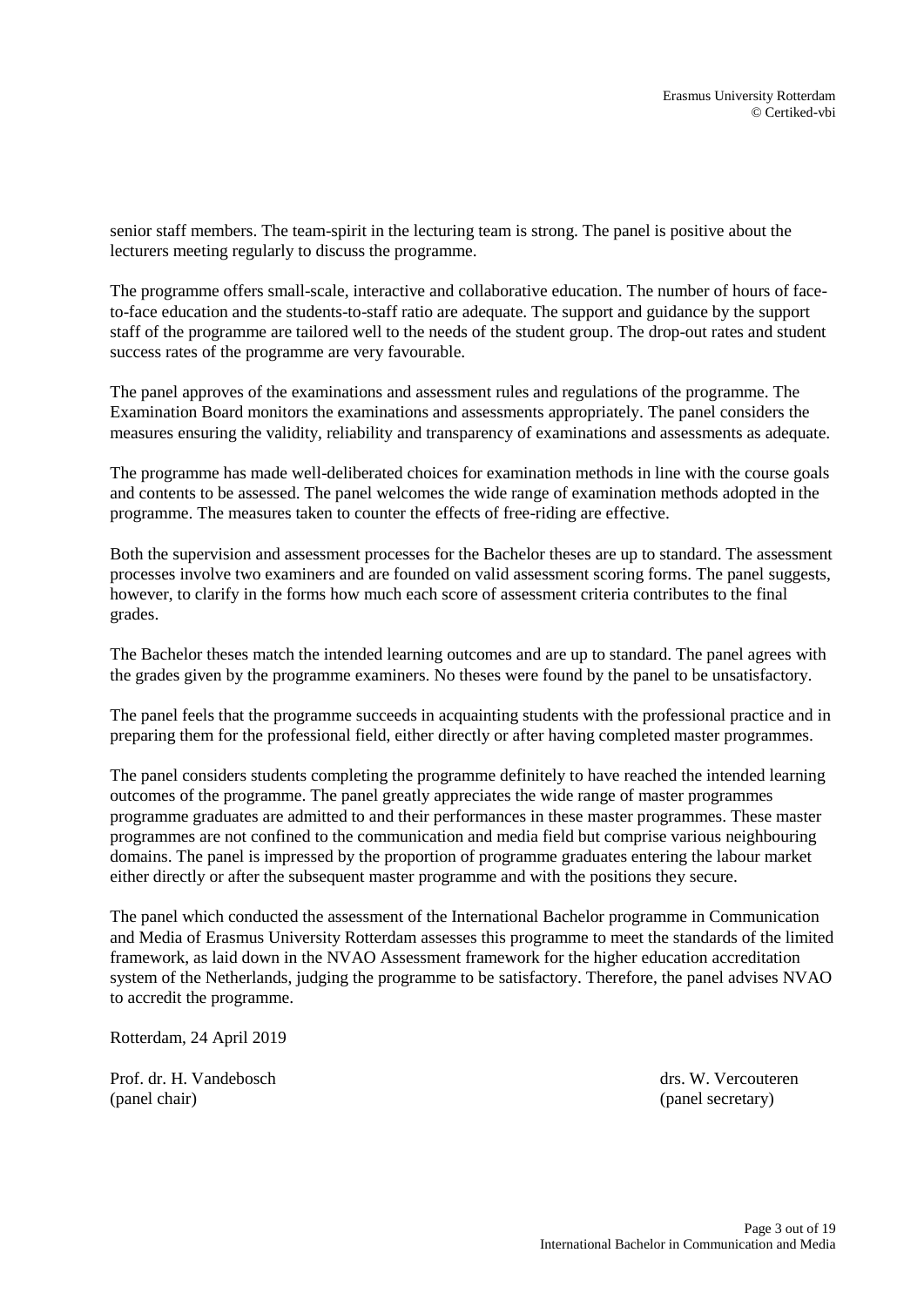# <span id="page-3-0"></span>**2. Assessment process**

The evaluation agency Certiked VBI received the request by Erasmus University Rotterdam to coordinate the limited framework programme assessment process for the International Bachelor programme in Communication and Media of this University. This objective of the programme assessment process was to assess whether the programme would conform to the standards of the limited framework, as laid down in the NVAO Assessment framework for the higher education accreditation system of the Netherlands, published on 20 December 2016 (Staatscourant nr. 69458).

Management of the programmes in the assessment cluster Communication Sciences convened to discuss the composition of the assessment panel and to draft the list of candidates.

Having conferred with management of the Erasmus University Rotterdam programme, Certiked invited candidate panel members to sit on the assessment panel. The panel members agreed to do so. The panel composition was as follows:

- Prof. dr. H. Vandebosch, professor Department of Communication Sciences, University of Antwerp (panel chair);
- Prof. dr. A.A. Maes, professor Communication and Cognition, Tilburg University (panel member);
- **Prof. dr. T. Smits, professor Faculty of Social Sciences, Leuven University (panel member);**
- C.H.W. Buurman, chair Logeion, Netherlands Association for Communication Professionals (panel member);
- Prof. dr. K. Schoenbach, distinguished adjunct professor, Northwestern University in Qatar (panel member);
- P.A.M. Kwakman BSc, student Research Master Communication Science, University of Amsterdam, (student member).

On behalf of Certiked, drs. W. Vercouteren served as the process coordinator and secretary in the assessment process.

All panel members and the secretary confirmed in writing being impartial with regard to the programme to be assessed and observing the rules of confidentiality. Having obtained the authorisation by the University, Certiked requested the approval of NVAO of the proposed panel to conduct the assessment. NVAO has given the approval.

To prepare the assessment process, the process coordinator convened with management of the programme to discuss the outline of the self-assessment report, the subjects to be addressed in this report and the site visit schedule. In addition, the planning of the activities in preparation of the site visit were discussed. In the course of the process preparing for the site visit, programme management and the process coordinator regularly had contact to fine-tune the process. The activities prior to the site visit have been performed as planned. Programme management approved of the site visit schedule.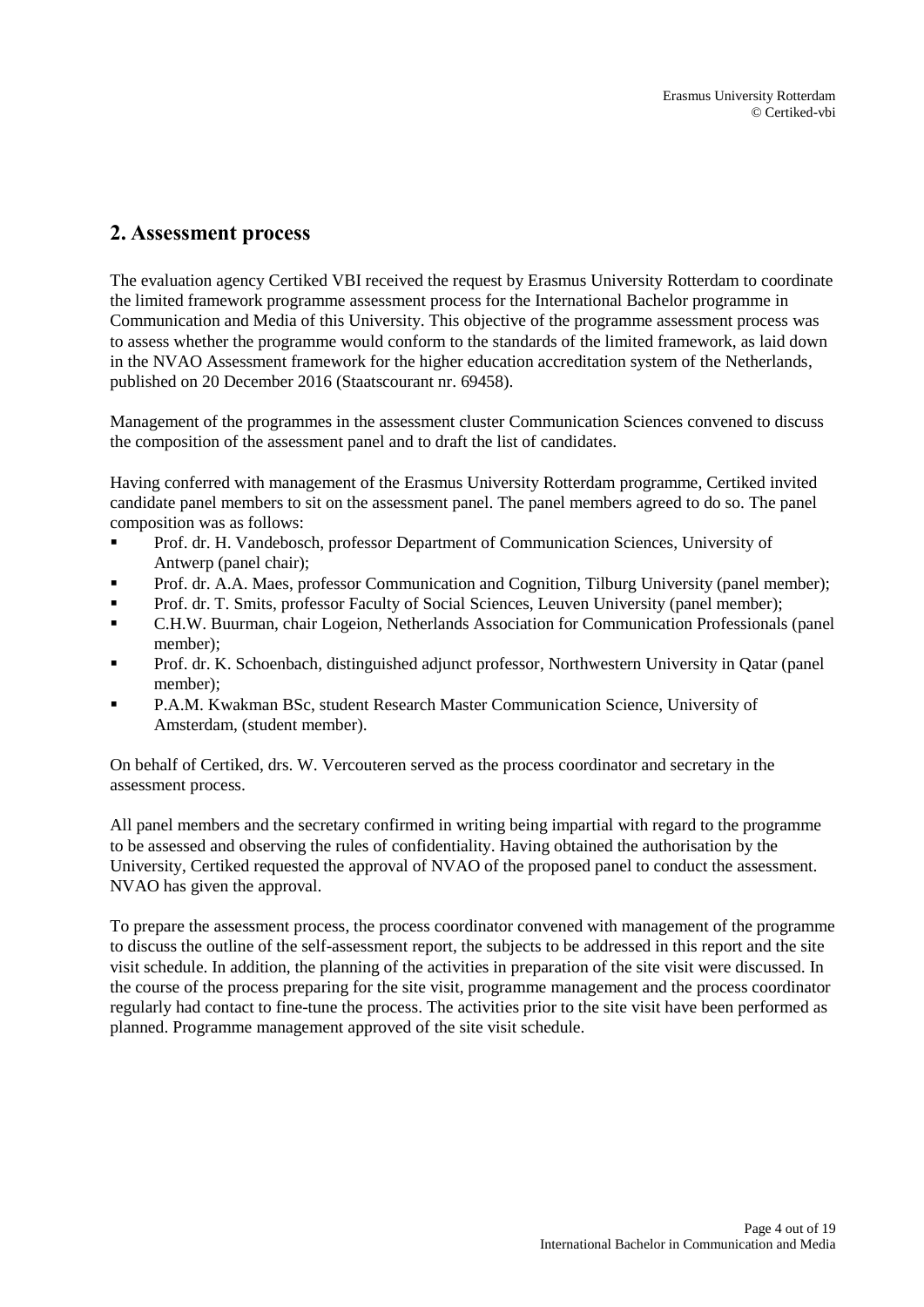Well in advance of the site visit date, programme management sent the list of final projects of graduates of the programme of the most recent years. Acting on behalf of the assessment panel, the process coordinator selected fifteen final projects. The grade distribution in the selection was ensured to conform to the grade distribution in the list, sent by programme management.

The panel chair and the panel members were sent the self-assessment report of the programme, including appendices. In the self-assessment report, the student chapter was included. In addition, the expert panel members were forwarded a number of final projects of the programme graduates, these final projects being part of the selection made by the process coordinator.

A number of weeks before the site visit date, the assessment panel chair and the process coordinator met to discuss the self-assessment report provided by programme management, the procedures regarding the assessment process and the site visit schedule. In this meeting, the profile of panel chairs of NVAO was discussed as well. The panel chair was informed about the competencies, listed in the profile. Documents pertaining to a number of these competencies were presented to the panel chair. The meeting between the panel chair and the process coordinator served as the briefing for panel chairs, as meant in the NVAO profile of panel chairs.

Prior to the date of the site visit, all panel members sent in their preliminary findings, based on the selfassessment report and the final projects studied, and a number of questions to be put to the programme representatives on the day of the site visit. The panel secretary summarised this information, compiling a list of questions, which served as a starting point for the discussions with the programme representatives during the site visit.

Shortly before the site visit date, the panel met to go over the preliminary findings concerning the quality of the programme. The procedures to be adopted during the site visit, including the questions to be put to the programme representatives on the basis of the list compiled, were discussed as well.

On 1 February 2019, the panel conducted the site visit on the Erasmus University Rotterdam campus. The site visit schedule was in accordance with the schedule as planned. In a number of separate sessions, panel members were given the opportunity to meet with Faculty representatives, programme management, Examination Board members, lecturers and final projects examiners, students and alumni, and external stakeholders.

Very shortly before the site visit, one of the panel members reported ill and declared to be unable to be present at the site visit of 1 February 2019 on the Erasmus University campus. Following internal deliberations, the panel decided to proceed with the site visit. The programme was informed about the situation and about the panel's proposition to proceed with the site visit. Being conscious of the absence of one of the panel members, programme management informed the panel to support the decision to go on with the site visit and to proceed with the assessment process as planned. The panel member concerned was absent on the day of the site visit, but did study the self-assessment report and appendices of the programme. The panel member also fully participated in the preparation of the site visit. After the site visit, the panel member studied the assessment draft report and commented on the contents of the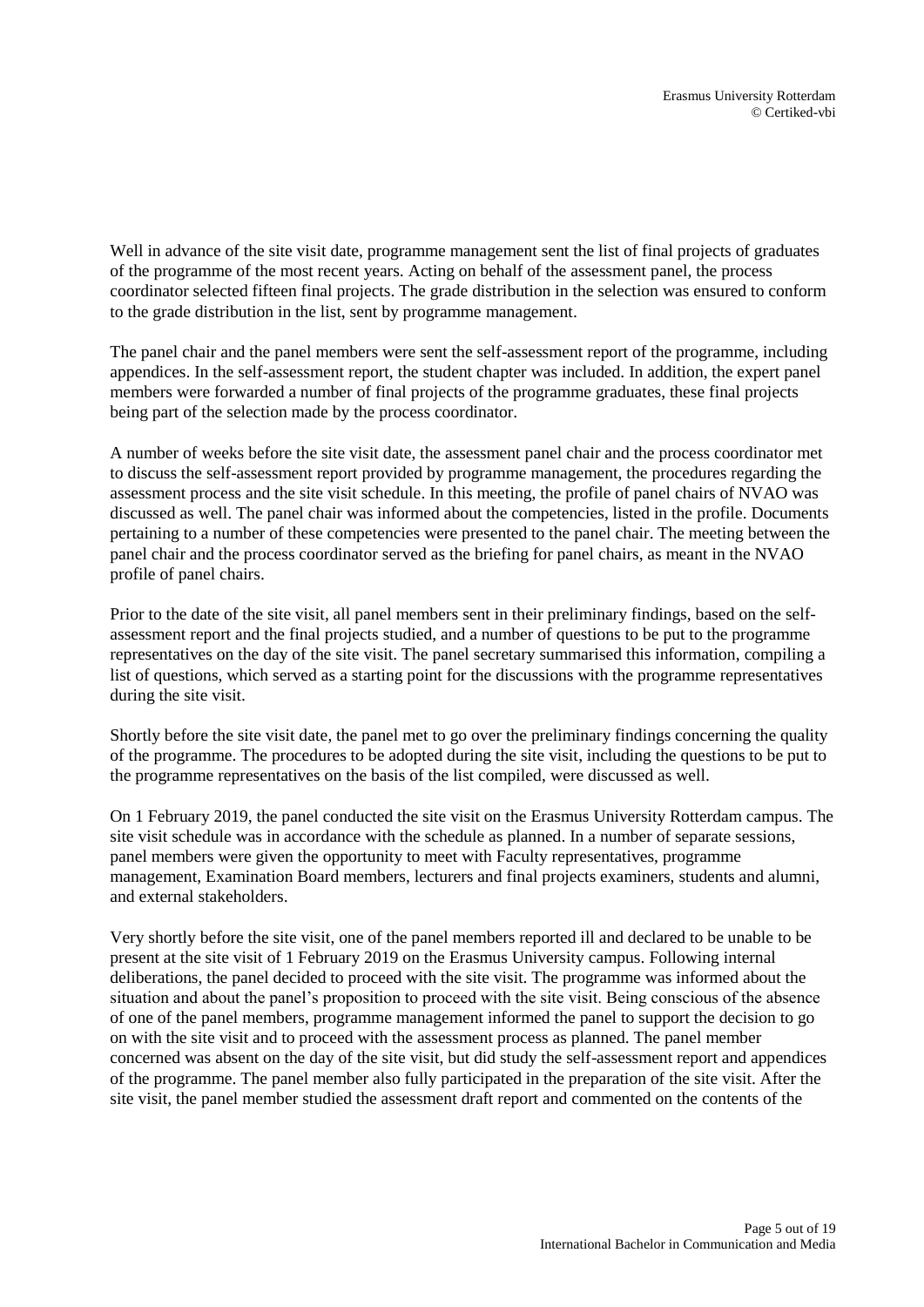draft report. The panel member was given the opportunity to make additional inquiries into the proceedings during the site visit.

In a closed session at the end of the site visit, the panel considered every one of the findings, weighed the considerations and arrived at conclusions with regard to the quality of the programme. At the end of the site visit, the panel chair presented a broad outline of the considerations and conclusions to programme representatives.

Clearly separated from the process of the programme assessment, the assessment panel members and programme representatives met to conduct the development dialogue, with the objective to discuss future developments of the programme.

The assessment draft report was finalised by the secretary, having taken into account the findings and considerations of the panel. The draft report was sent to the panel members, who studied it and made a number of changes. Thereupon, the secretary edited the final report. This report was presented to programme management to be corrected for factual inaccuracies. Programme management was given two weeks to respond. Having been corrected for factual inaccuracies, the Certiked bureau sent the report to the University Board to accompany its request for re-accreditation of this programme.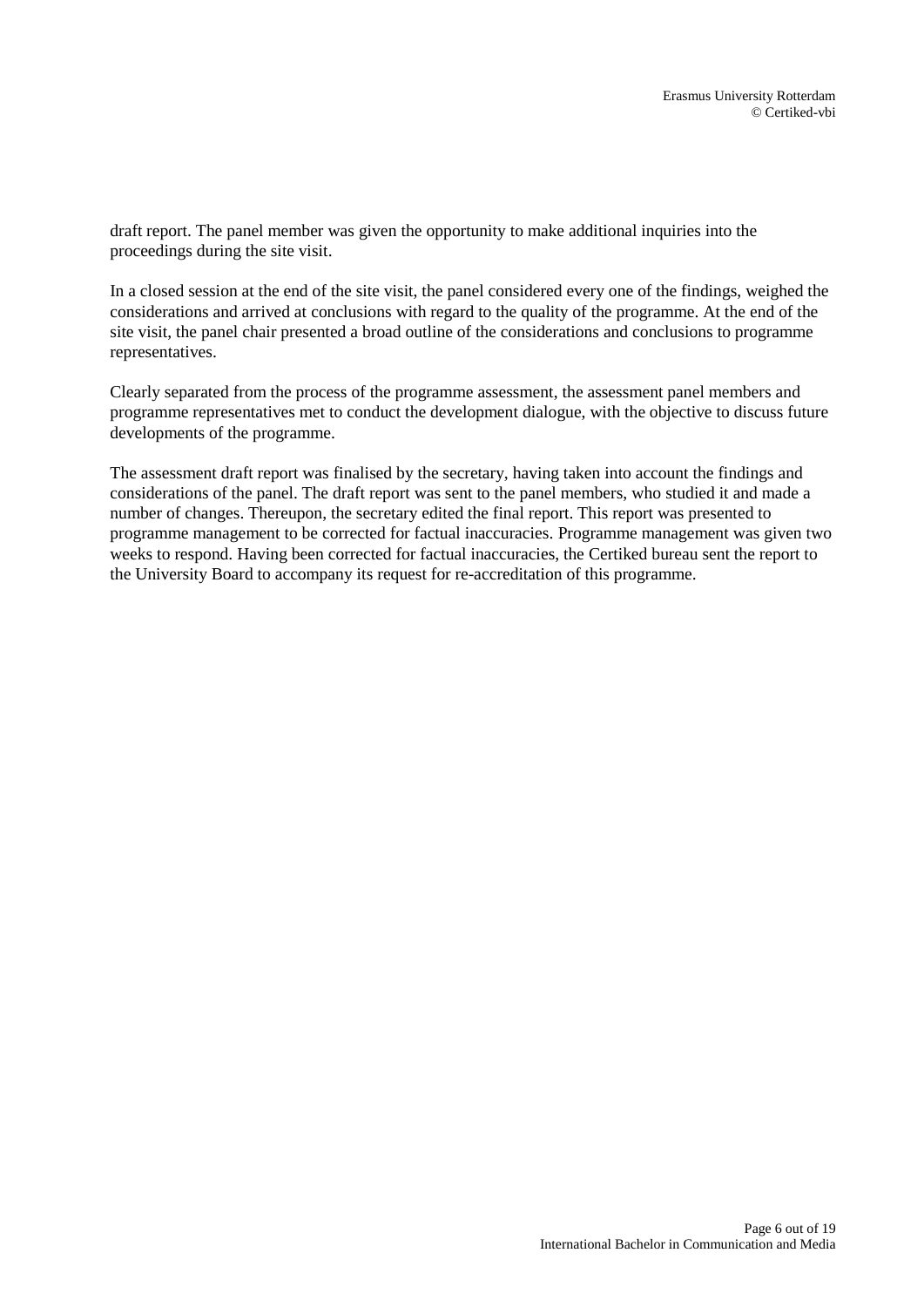# <span id="page-6-0"></span>**3. Programme administrative information**

| Name programme in CROHO: B Communication and Media |                                          |  |
|----------------------------------------------------|------------------------------------------|--|
| Orientation, level programme: Academic Bachelor    |                                          |  |
| Grade:                                             | <b>BSc</b>                               |  |
| Number of credits:                                 | 180 EC                                   |  |
| Specialisations:                                   | None                                     |  |
| Location:                                          | Rotterdam                                |  |
| Mode of study:                                     | Full-time (instruction language English) |  |
| Registration in CROHO:                             | 21PE-50374                               |  |
| Name of institution:                               | <b>Erasmus University Rotterdam</b>      |  |
| Status of institution:                             | Government-funded University             |  |

Institution's quality assurance: Approved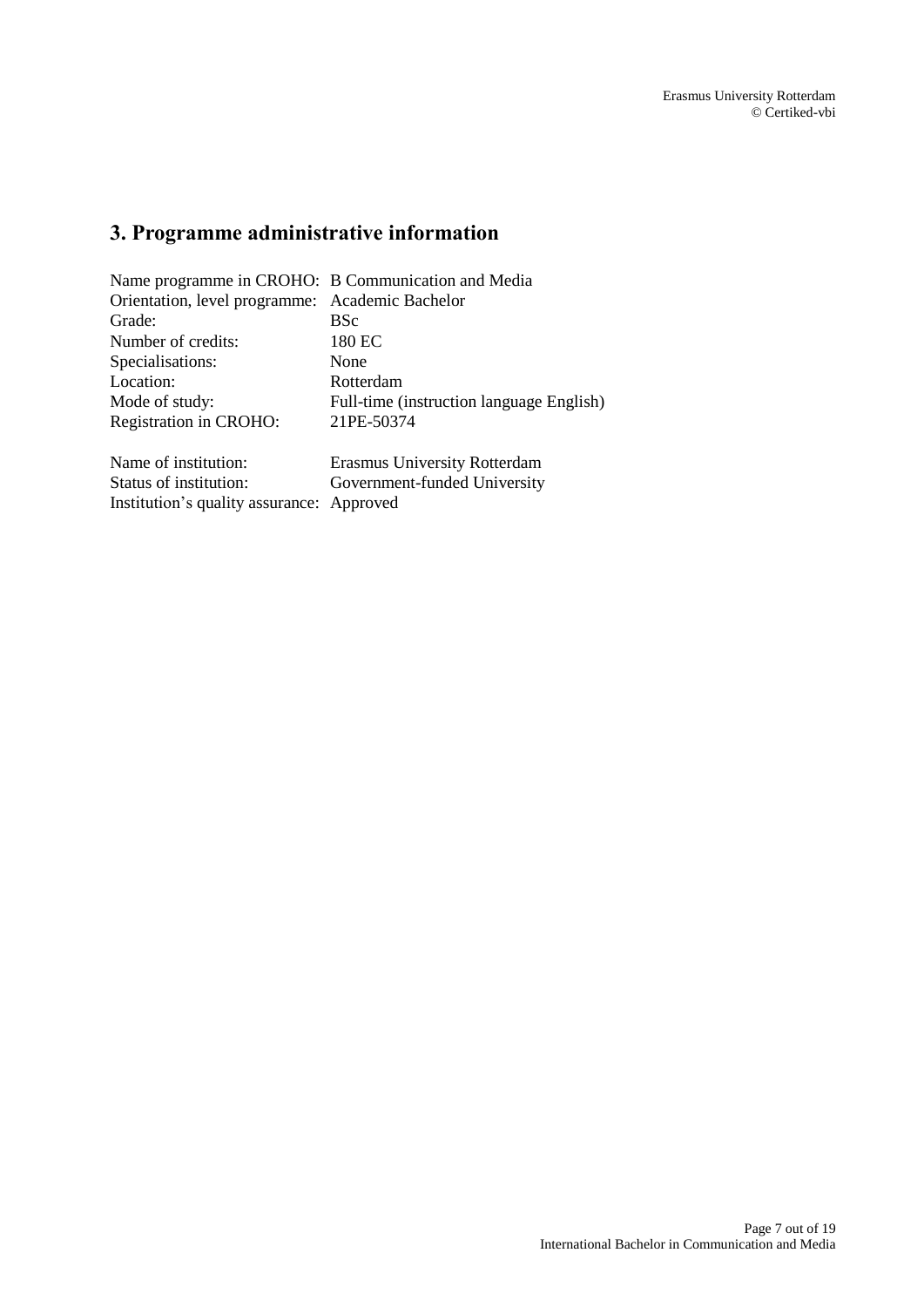# <span id="page-7-0"></span>**4. Findings, considerations and assessments per standard**

## <span id="page-7-1"></span>**4.1 Standard 1: Intended learning outcomes**

The intended learning outcomes tie in with the level and orientation of the programme; they are geared to the expectations of the professional field, the discipline, and international requirements.

#### *Findings*

The International Bachelor programme in Communication and Media is one of the programmes of the Erasmus School of History, Culture and Communication of Erasmus University Rotterdam. The management team of the School, chaired by the Dean and composed of the Director of Education, the Director Business Operations and the Heads of Departments, have the responsibility for all programmes of the School. The Heads of Departments are in charge of both education and research within their Departments. The International Bachelor programme in Communication and Media is part of the Department of Media and Communication. The programme director, assisted by the programme staff, manages the programme on a day-to-day basis. The programme staff is composed of the programme coordinator, student advisor, exchange coordinator, internship and alumni coordinator and admissions and recruitment officer. The policy advisor assists on the School level. The Programme Committee, having five staff members and five student members, councils programme management on quality issues. The School Examination Board with two members representing this programme has the authority to assure the quality of examinations and assessments of this and the other programmes of the School.

The objectives of the International Bachelor in Communication and Media programme of Erasmus University Rotterdam are to educate students in state-of-the-art knowledge of communication and media, and to acquaint them with the international and intercultural dimensions of communication and media. The programme is directed towards the study of mediated communication in various contexts, new forms of mediated communication and the role of mediated communication for organisations in business, government, media and entertainment. The programme trains students broadly in this domain and even beyond the domain. Students are offered a range of focus areas they may specialise in, preparing them for specialised, advanced studies or careers in the media and communication field or in related fields. The programme is both research-driven and practice-oriented. Students engage in research in this field and are acquainted with some professional practice. In addition, students are trained in the mind-set and skills to face current challenges in the programme domain.

The programme objectives are aligned with the requirements of the Joint Disciplinary Framework for Communication Science. This framework has been drafted by the joint Communication Science programmes in the Netherlands. In this framework, the position of the discipline internationally and in the Netherlands, the joint principles of Dutch Communication Science programmes as well as the general objectives and the final attainment levels for Bachelor and Master Communication Science programmes in the Netherlands have been outlined. The programme objectives meet the Media Studies and Communication and Information Sciences reference frameworks in the Netherlands. The objectives of the programme match international frameworks as well, such as the NCA Standards for Undergraduate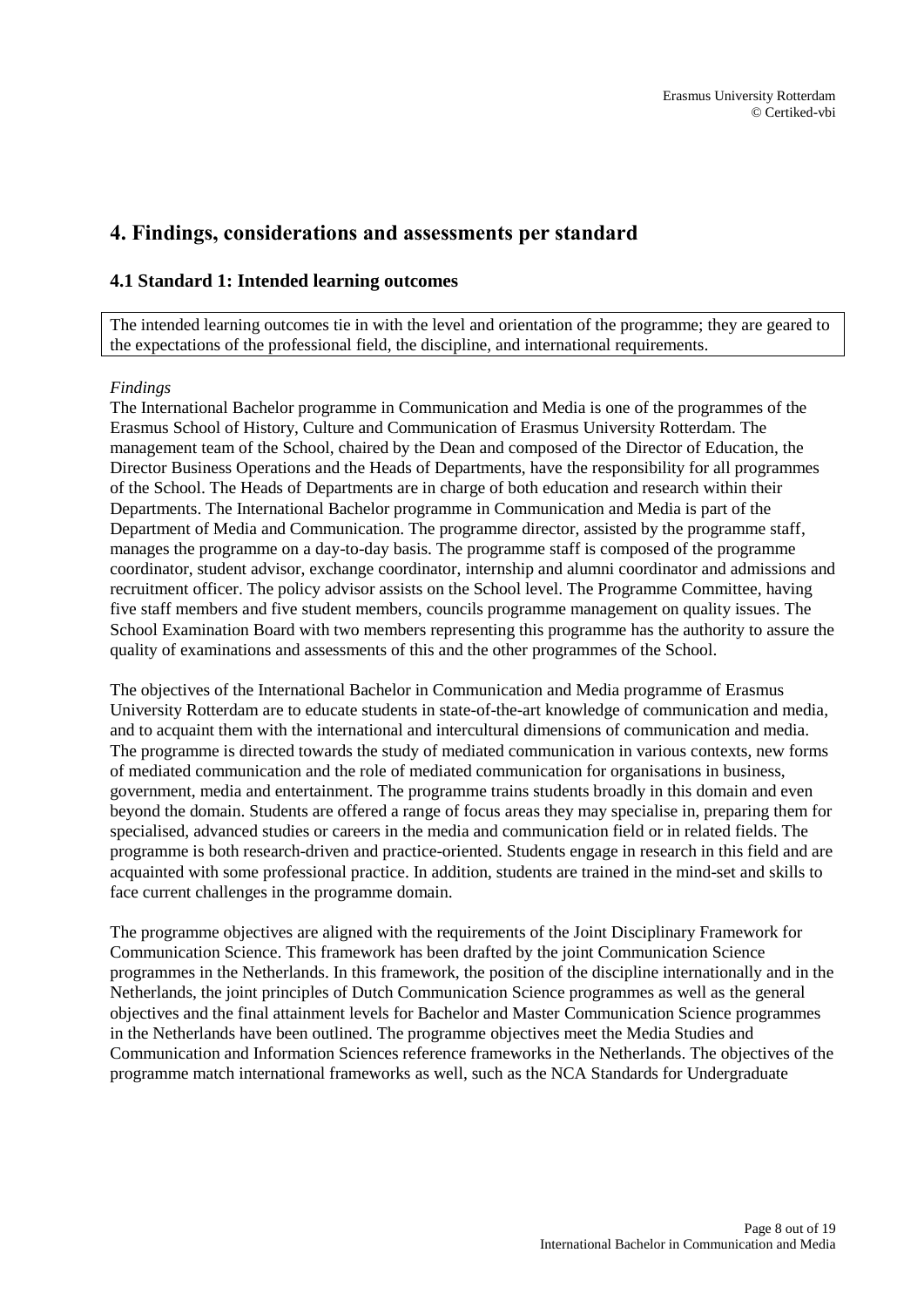Communication Programmes. The programme has permanent relations with nearly 100 foreign partner universities for student exchange.

The programme has been benchmarked against the frameworks for communication science, media studies and communication and information sciences programmes in the Netherlands. The programme distinguishes itself from these programmes by the social sciences orientation, the emphasis on strategic, organisational, political and business dimensions of media, the cultural aspects of communication and the focus on the creative and cultural industries.

The programme aims to prepare students both for advanced, master-level studies in communication and media or related domains at universities around the world and for positions in communication and media fields. The programme monitors trends in the professional field.

The objectives of the programme have been translated into the programme intended learning outcomes. These intended learning outcomes specify, as main points, knowledge and understanding of theoretical approaches, perspectives and debates in the broadly defined field of communication and media; knowledge and understanding of and skills in research designs, methods and techniques in social scientific study of communication and media; knowledge to critically assess views on communication and media related issues; collaboration skills and oral and written communication skills in international and intercultural settings; and a reflective mind-set.

Programme management compared the intended learning outcomes to the Dublin descriptors for bachelor programmes, to demonstrate that these meet bachelor level requirements.

#### *Considerations*

The programme objectives are regarded by the panel as sound and relevant. The panel welcomes students being educated broadly in the communication science field, especially in communication and media. The programme profile is clear. Summarised, the programme objectives are geared towards the study of mediated communication, in particular for organisations in business, government, media and entertainment. Students are introduced to both research and the professional practice in the programme domain. They are also trained in the mind-set and skills to face current challenges in this domain.

The panel appreciates the Joint Disciplinary Framework for Communication Science, which has been drafted by the joint programmes in the Netherlands. The panel considers this framework to be a sound and up-to-date description of the Communication Science domain and of the attainment levels of Bachelor and Master programmes in this domain.

The panel welcomes the objectives of this programme to be aligned with frameworks of programmes in the Netherlands and international frameworks. From this comparison, it may be derived that the programme meets international requirements, at the same time having a distinct profile.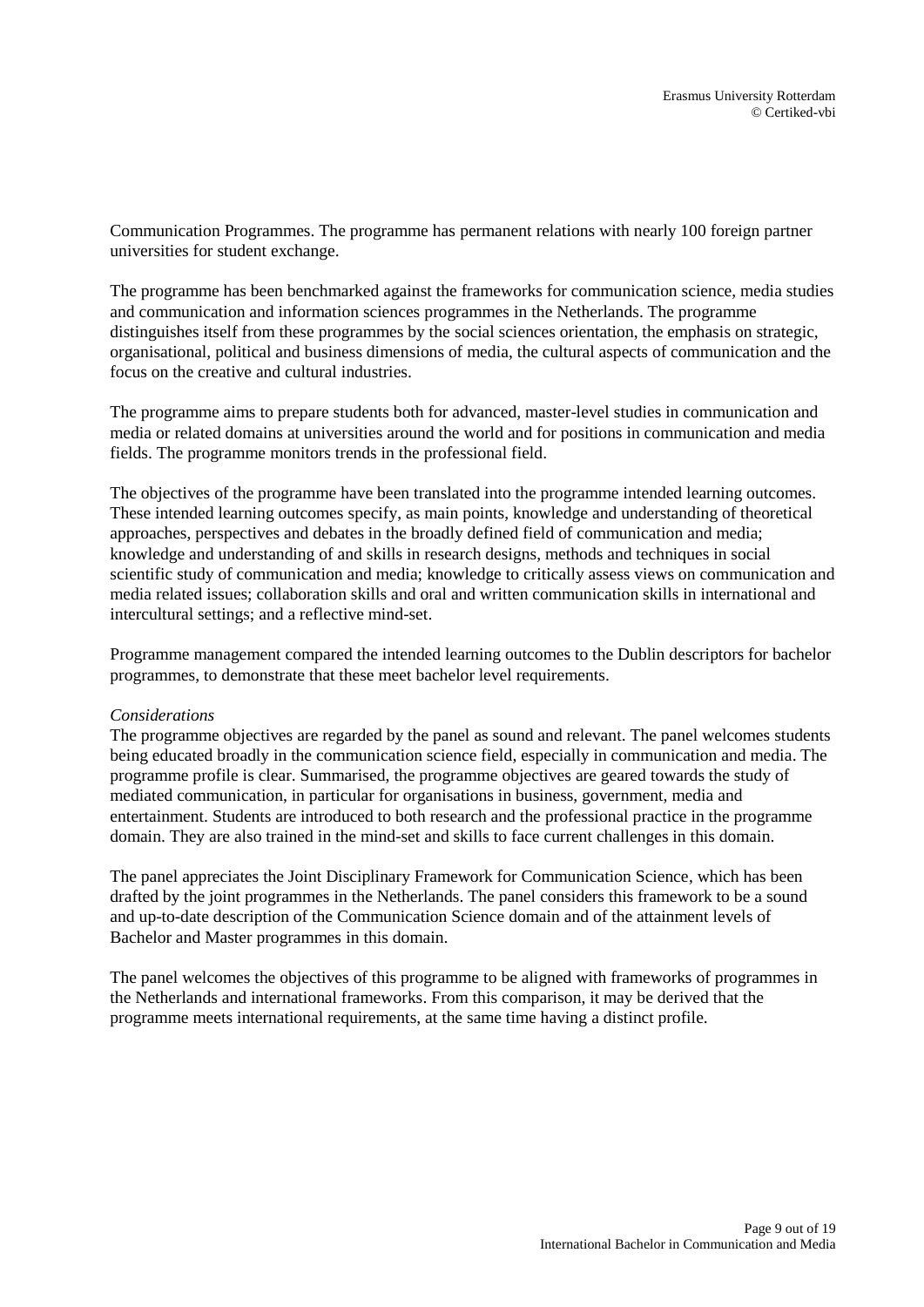The panel approves of the students being primarily educated to proceed to master programmes in this domain, but also being trained to enter the labour market.

The intended learning outcomes are comprehensive, match the programme objectives and meet the bachelor level. As the intended learning outcomes are grouped into two not very clearly delineated categories, the panel proposes to reorganise the intended learning outcomes into more distinct groups on the basis of more content-based classifications.

#### *Assessment of this standard*

<span id="page-9-0"></span>These considerations have led the assessment panel to assess standard 1, Intended learning outcomes, to be satisfactory.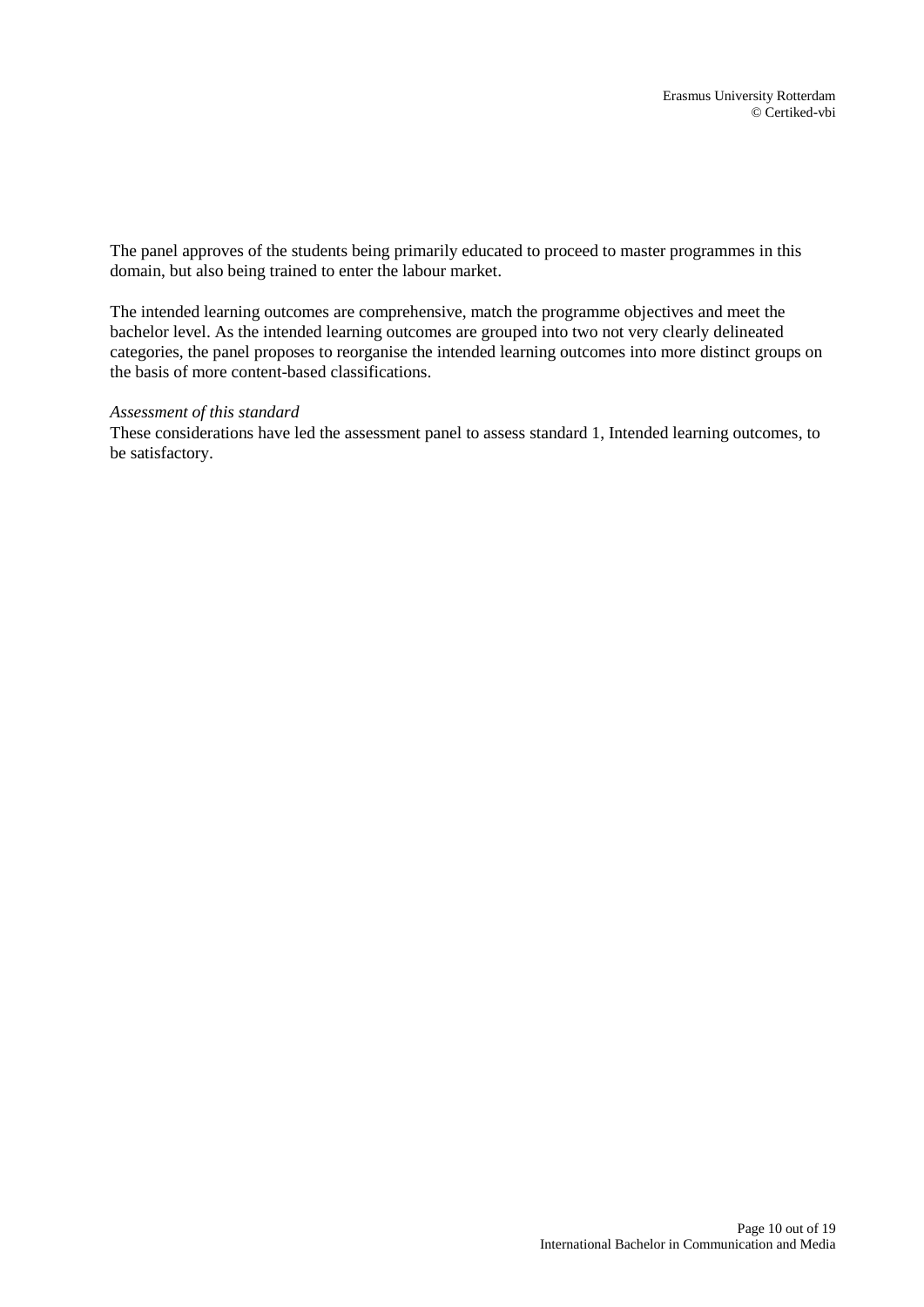## **4.2 Standard 2: Teaching-learning environment**

The curriculum, the teaching-learning environment and the quality of the teaching staff enable the incoming students to achieve the intended learning outcomes.

#### *Findings*

The student influx between 2013 and 2016 amounted to about 180 incoming students to rise to around 250 students in 2018. The programme expects student numbers to gradually rise further in the years to come. To achieve and maintain student body diversity, the programme firmly intends to have about 50 % of the students coming from the Netherlands and about 50 % international students. Dutch *Additional Requirements* regulations allow the programme to steer the student body composition in this sense. The admission criteria for the programme are the Dutch pre-university diploma (vwo) or, under some conditions, the completed first year of higher professional education (hbo). Non-Dutch students are admitted, if they report equivalent prior education, international experience and a strong motivation to apply for the programme. All non-native speakers are to report adequate command of the English language. Acting on behalf of the Examination Board, the Admissions Committee screens all applications.

The programme takes three years to complete and carries 180 EC of study load. The courses have been mapped to the intended learning outcomes to show the curriculum meeting the programme intended learning outcomes. The curriculum consists of theoretical core courses (45 EC), methodological courses (25 EC), specialisation courses (30 EC to 45 EC), elective courses (15 EC to 30 EC), practice-oriented courses (18 EC), an internship (12 EC), and the Bachelor thesis class and Bachelor thesis (15 EC). In the theoretical core courses, students study communication and media theory, international and global communication and related business, culture, politics and technology. The methodology courses introduce students to statistics and social science research methods and techniques. In the practice-oriented courses, students are trained in information skills, communication management, new media production or communication ethics. Soft skills may be addressed in all courses of the curriculum. At the end of the second year, the mandatory internship (12 EC) is scheduled. Students are acquainted first-hand with the professional practice. Prior to the internship, students take the mandatory labour market orientation and preparation course. All courses mentioned are mandatory. For the second and third year, students draft their study plan outlining their study path. Students are allowed to make changes to the plan. In the second and third year of the curriculum, students select two out of six focus areas offered. These focus areas are *Communication & Business; Communication & Politics; Communication, Culture & Society; International & Global Communication*; *Media & Entertainment* and *New Media Technologies*. The focus areas courses allow students to specialise in subfields within the programme domain. In addition, students take elective courses in other study fields offered at Erasmus University, such as arts and culture studies, business administration, economics, history, law, public administration or sociology. In the second year, talented students may take the Honours Programme, allowing them to deepen or broaden their education. In the first part of the third year, students may take a minor with courses in other disciplines or may go on international exchange. About 70 % of all students go abroad, the country of destination not being their home country. Focus areas courses, elective courses, minor and internship give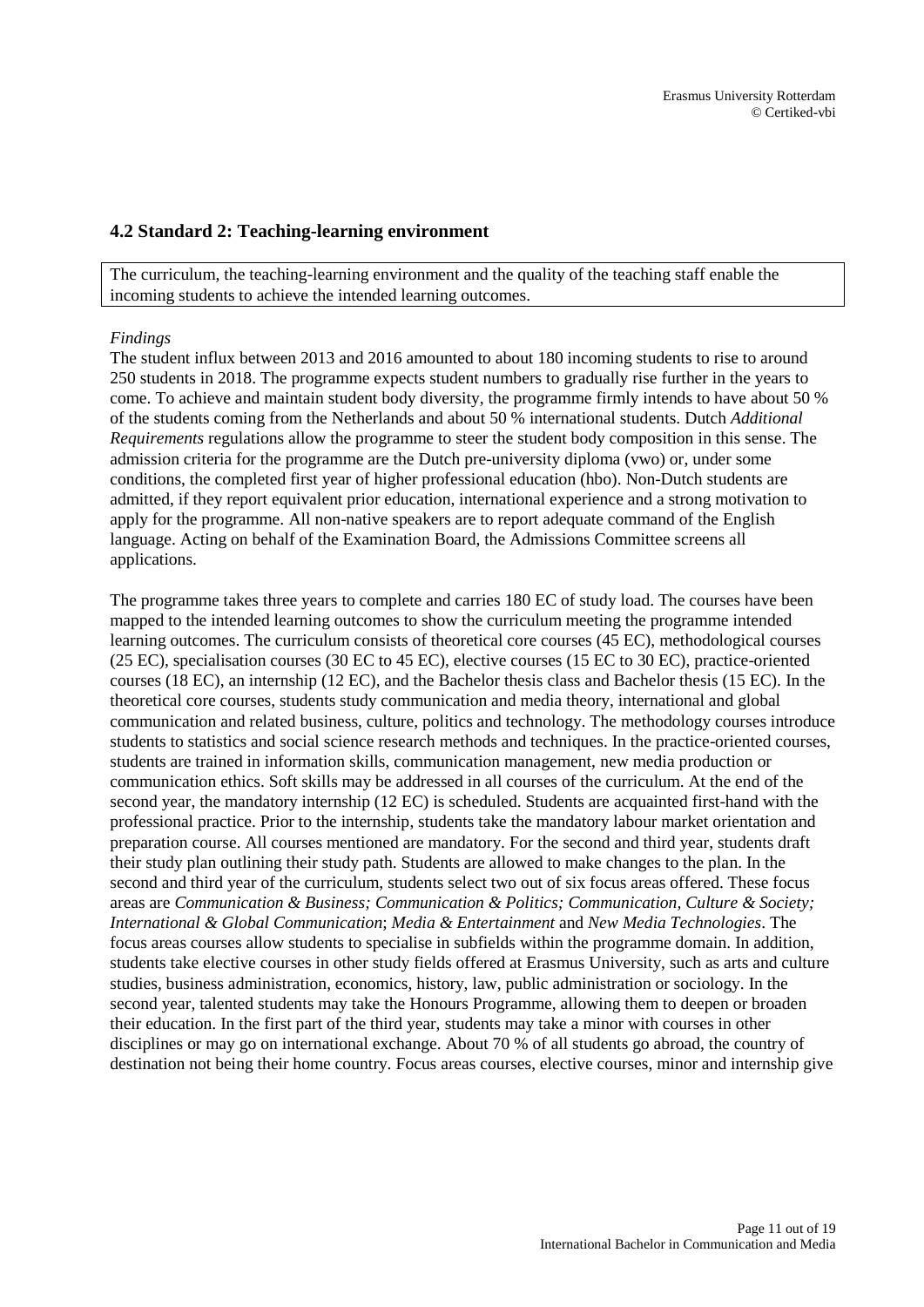access to master programmes in communication and media or in neighbouring domains. At the end of the curriculum, students complete the Bachelor thesis, this being an individual research project.

A total number of 65 staff members are involved in the programme as employees of the Department of Media and Communication of Erasmus School of History, Culture and Communication. Over 70 % of the lecturers hold PhD degrees and are active researchers in their fields. Often, they are affiliated with research schools or international research associations. The other lecturers are PhD students or junior lecturers. More than 90 % of all lecturers are BKO-certified. About ten lecturers are SKO-certified or are in the process of acquiring this certificate. Junior lecturers and PhD candidates who are involved in the courses are guided and supported by senior staff members. They are asked to take the Basic Didactics course. Quite often, courses are taught by teams of lecturers. Course coordinators meet regularly to align the courses. The lecturers experience the workload to be high, but manageable. Students appreciate the lecturers.

In line with the diverse, international student body, the programme promotes the international classroom. The programme provides small-scale, interactive and collaborative education. Collaborative education means students and lecturers working towards productive learning processes. The students-to-staff ratio for the programme is 16.6/1 for the academic year 2017/2018. In the years before, the ratio was slightly different. The number of hours of face-to-face education is over 14 hours per week in the first year, 11 hours per week in the second year and 5.5 to 8.5 hours per week in the third year. In the courses, lectures, tutorials, practical classes, seminars and workshops the main study methods are adopted. The class sizes in the tutorials are about 20 students. The programme offers students multiple perspectives on subjects by presenting them readings, examples, real-life cases or assignments. Students are encouraged to participate actively in discussions, debates or brainstorm sessions. The support staff of the programme takes care of information provision and study guidance. Prospective students are informed by the admission and recruitment coordinator about the admissions procedures and about Dutch regulations applying to foreign students. For all study-related issues, students may contact the study advisor. The study advisor monitors study progress, assists in drafting study plans, signals study delay and assists in resolving study delayrelated and other problems. In the first year, students are guided by student mentors in the IBCoMpanion programme. For exchange possibilities and procedures, students may contact the exchange coordinator. The internship coordinator informs students about placements and regulations applying. Students planning internships are expected to find placements themselves, although they may be assisted by the internship coordinator. During internships, students are guided by the company coach and the university academic supervisor. Students contact the supervisor every two weeks. The programme drop-out rates amount to about 10 % to 15 %. The student success rates of the programme are on average 80 % after three years and 94 % after four years (last five to six cohorts; proportions of students re-entering in the second year).

#### *Considerations*

The admission requirements and admission procedures of the programme are up to standard. The panel feels the student body is very balanced in terms of composition of Dutch and foreign students, promoting the international classroom in the programme.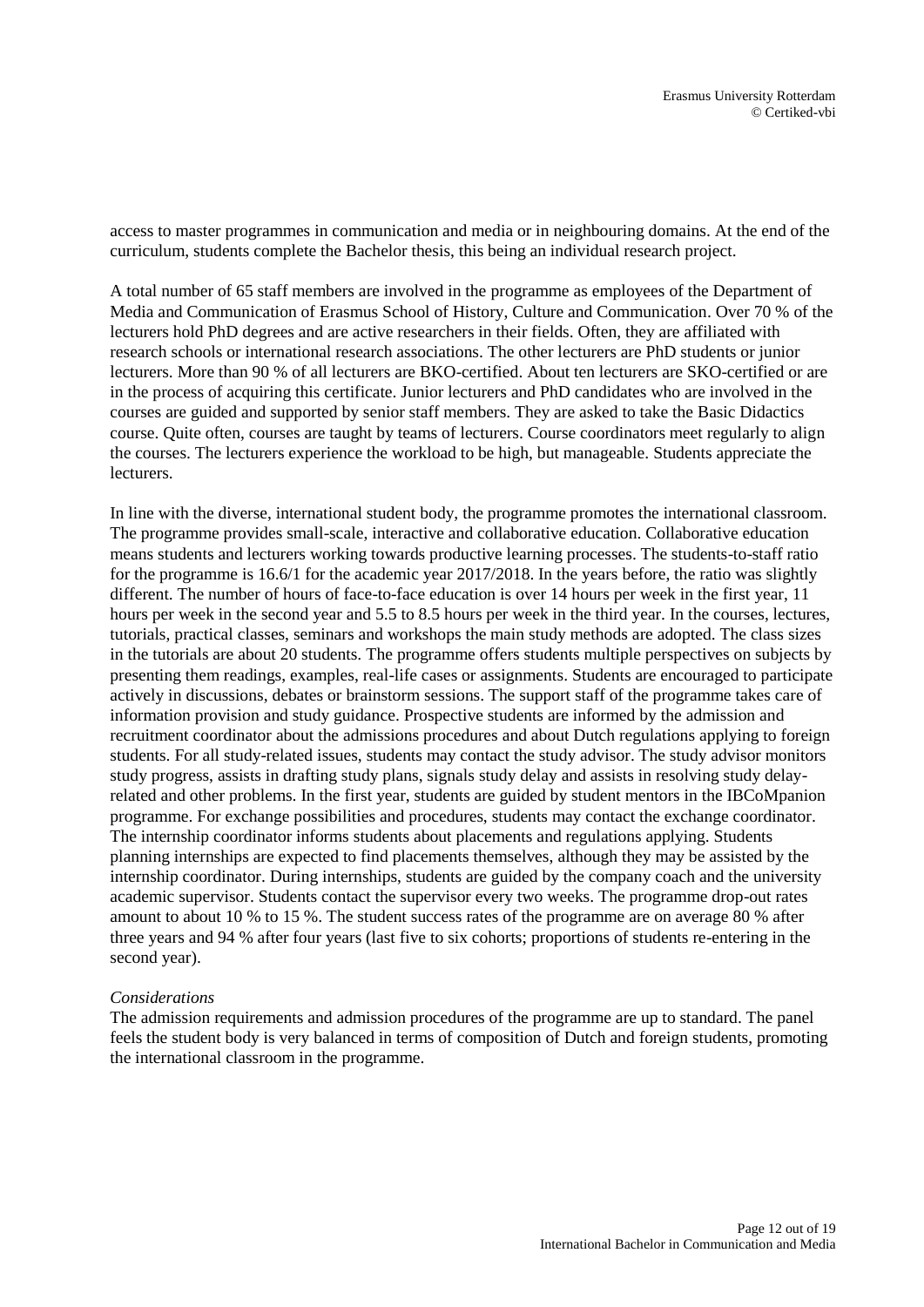The curriculum matches the intended learning outcomes. The panel appreciates the curriculum contents, courses addressing theory, methodology and practice. The qualitative and quantitative research methods and techniques being addressed are considered positive by the panel. The panel welcomes the balance of mandatory, foundational courses and specialisation and elective courses and considers the curriculum coherence to be up to standard. After the first year, students seem to have a rather unrestricted choice of focus areas courses, making the focus areas' contents and structure rather unclear. The panel, therefore, proposes to define and delineate the focus areas more clearly and probably to reduce their number, especially since they are mentioned on the Diploma Supplement. Although the academic contents and the practical orientation are balanced in the curriculum, the panel suggests to continue emphasising the academic character of the programme.

The panel is very positive about the expertise, research track records and educational competencies of the lecturers in the programme. The proportions of lecturers having PhD degrees or being BKO-certified are up to standard. During their courses, junior lecturers and PhD candidates are well-guided by senior staff members. The team-spirit in the lecturing team is strong. The panel is positive about the lecturers meeting regularly to discuss the programme.

The panel appreciates the programme offering small-scale, interactive and collaborative education. The number of hours of face-to-face education and the students-to-staff ratio are adequate. The support and guidance by the support staff of the programme are tailored well to the needs of the student group. The drop-out rates and student success rates of the programme are very favourable.

#### *Assessment of this standard*

These considerations have led the assessment panel to assess standard 2, Teaching-learning environment, to be satisfactory.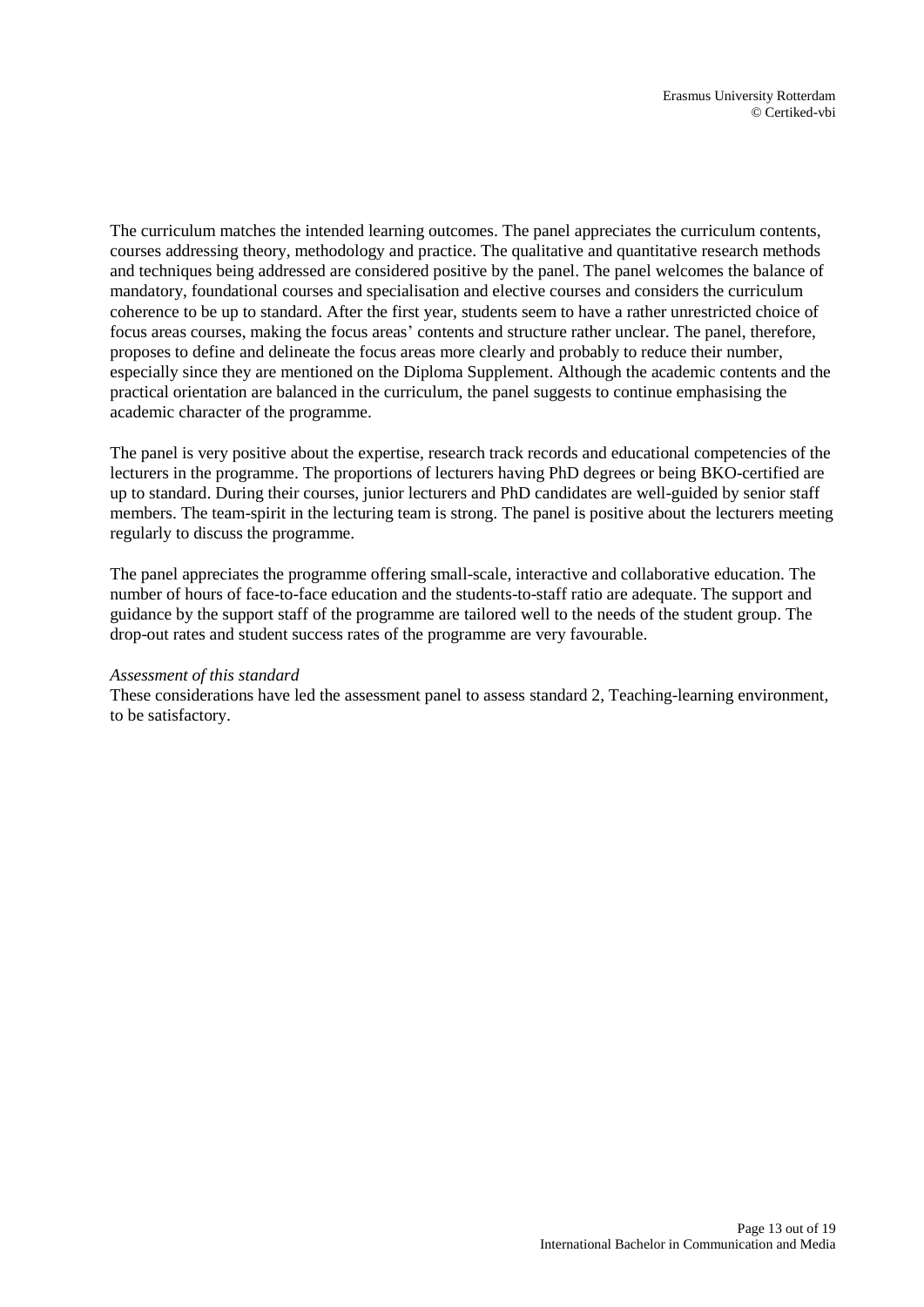### <span id="page-13-0"></span>**4.3 Standard 3: Student assessment**

#### The programme has an adequate system of student assessment in place.

#### *Findings*

The programme examination and assessment rules and regulations match the Erasmus School of History, Culture and Communication Assessment Policy and Assessment Protocol and are aligned with the Erasmus University Rotterdam Reference Framework in this respect. The Examination Board of the School has the authority to monitor the quality of examinations and assessments of the programme. As has been said, two members sit on the Board especially for this programme.

The examination methods for the courses are selected to conform to the course goals and contents. The examination methods vary to allow for different course goals to be tested. In all of the courses, both formative tests and summative examinations are scheduled. Throughout the courses, students tend to complete regular formative tests, such as assignments, oral presentations, papers and participation in class. The summative examination methods in the programme include written examinations with multiple-choice or open-ended questions, written assignments, practical exercises or small and larger papers. In the first part of the curriculum, written examinations are dominant. In the second part of the curriculum, assignments or papers take this role. The change in examination methods follows the course learning goals to be assessed. Students are given feedback on formative and summative examinations. To assure the assessment of students' individual performances, individual examinations within courses constitute at least 60 % of the final grades for the courses. In the case of group work, students may review each other's individual performances.

The guidelines for the Bachelor thesis have been laid down in the *Writing Guide* and the *Methodological Guidelines for Thesis Research*. The Bachelor theses are individual research projects. In the *Bachelor Thesis Class* course, scheduled in parallel, students meet in small groups--arranged along the lines of the programme focus areas--to work on their theses. They draft the research question for the thesis, organise the research to be done and write the thesis. The lecturer guiding students in these classes is the thesis supervisor. The theses are assessed by the supervisor and the second reader. They assess the thesis separately, both using the same thesis assessment scoring forms. They contain the relevant assessment criteria. The two forms are combined and presented to the student. The *Second Reader Panel* studies the assessment scoring forms. If one of the examiners doubts the thesis to be passable, if the final grade is 8.0 or more or if the examiners' judgments differ more than 1.0 point, an arbitrator is appointed who will decide on the assessment and the grade.

Programme management and the Examination Board have taken a number of measures to promote the validity, reliability and transparency of examinations and assessments. The Examination Board appoints examiners. The programme assessment plan outlines the relations between the programme intended learning outcomes, the course learning goals and the course examinations and specifies rules and regulations pertaining to examinations and assessments. In the course guides, students are informed about the assessment forms, assessment criteria, grading factors and deadlines. In line with the assessment protocol, course examinations include assessment matrices and assessment forms and criteria. The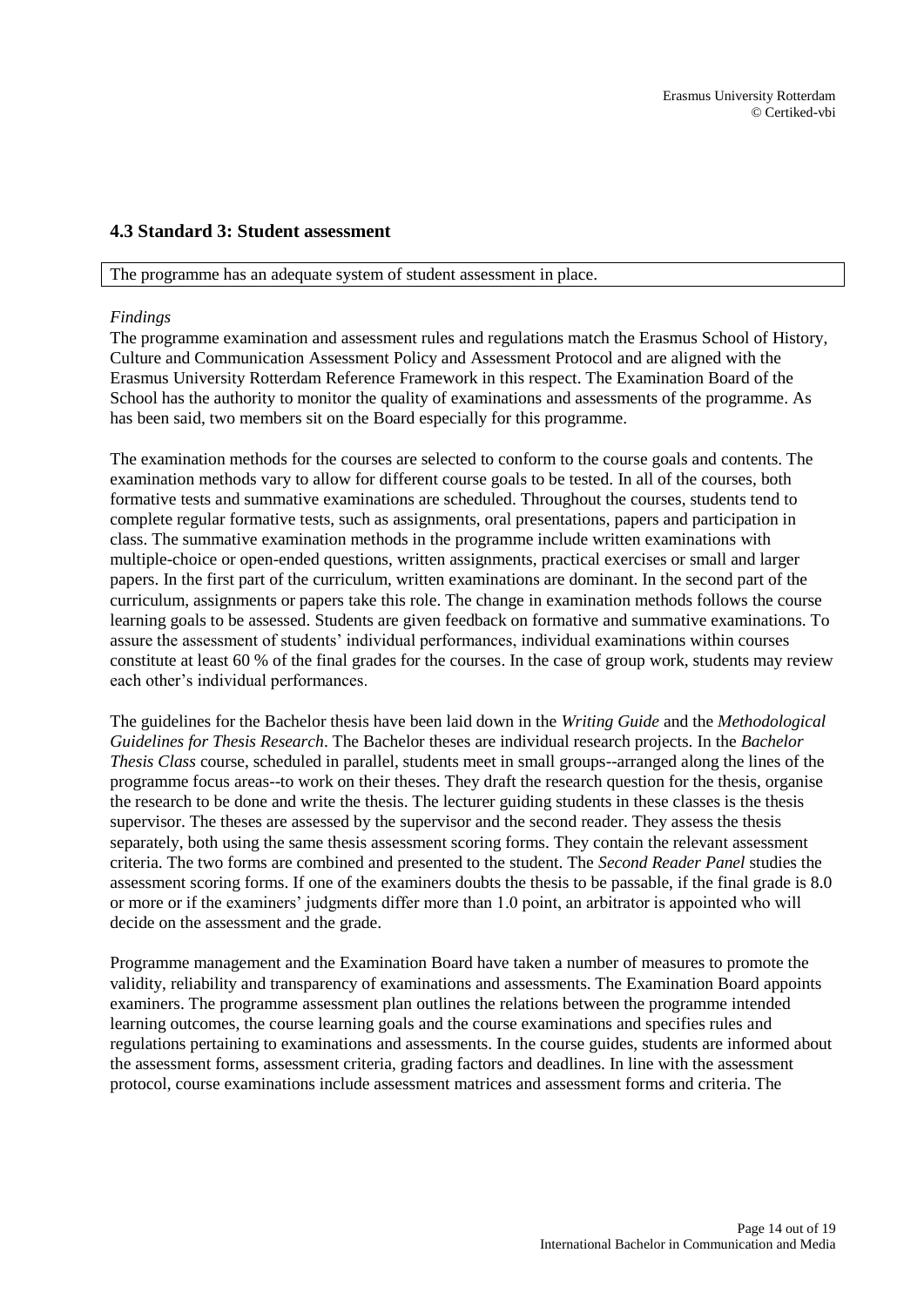Examination Board every year reviews samples of courses to ensure compliance with the assessment protocol. As has been said, the Second Reader Panel, acting on behalf of the Examination Board, inspects all Bachelor thesis assessment forms. One of the subcommittees of the Examination Board handles fraud and plagiarism cases.

### *Considerations*

The panel approves of the examinations and assessment rules and regulations of the programme, these being in line with Erasmus School of History, Culture and Communication and Erasmus University assessment policies. The Examination Board monitors the examinations and assessments appropriately.

The programme has made well-deliberated choices for examination methods in line with the course goals and contents to be assessed. The panel welcomes the wide range of examination methods adopted in the programme. The measures taken to counter the effects of free-riding, are effective.

Students are provided with well-organised supervision for the Bachelor theses. The assessment processes are adequate as well, involving two examiners and being founded on valid assessment scoring forms. The panel suggests, however, to clarify in the forms how much each score of assessment criteria contributes to the final grades.

The panel considers the measures ensuring the validity, reliability and transparency of examinations and assessments to be up to standard. The programme assessment plan, the assessment matrices for the courses, the periodic screening of course examinations and the Second Reader Panel looking into the Bachelor thesis assessments may be cited as evidence.

#### *Assessment of this standard*

The considerations have led the assessment panel to assess standard 3, Student assessment, to be satisfactory.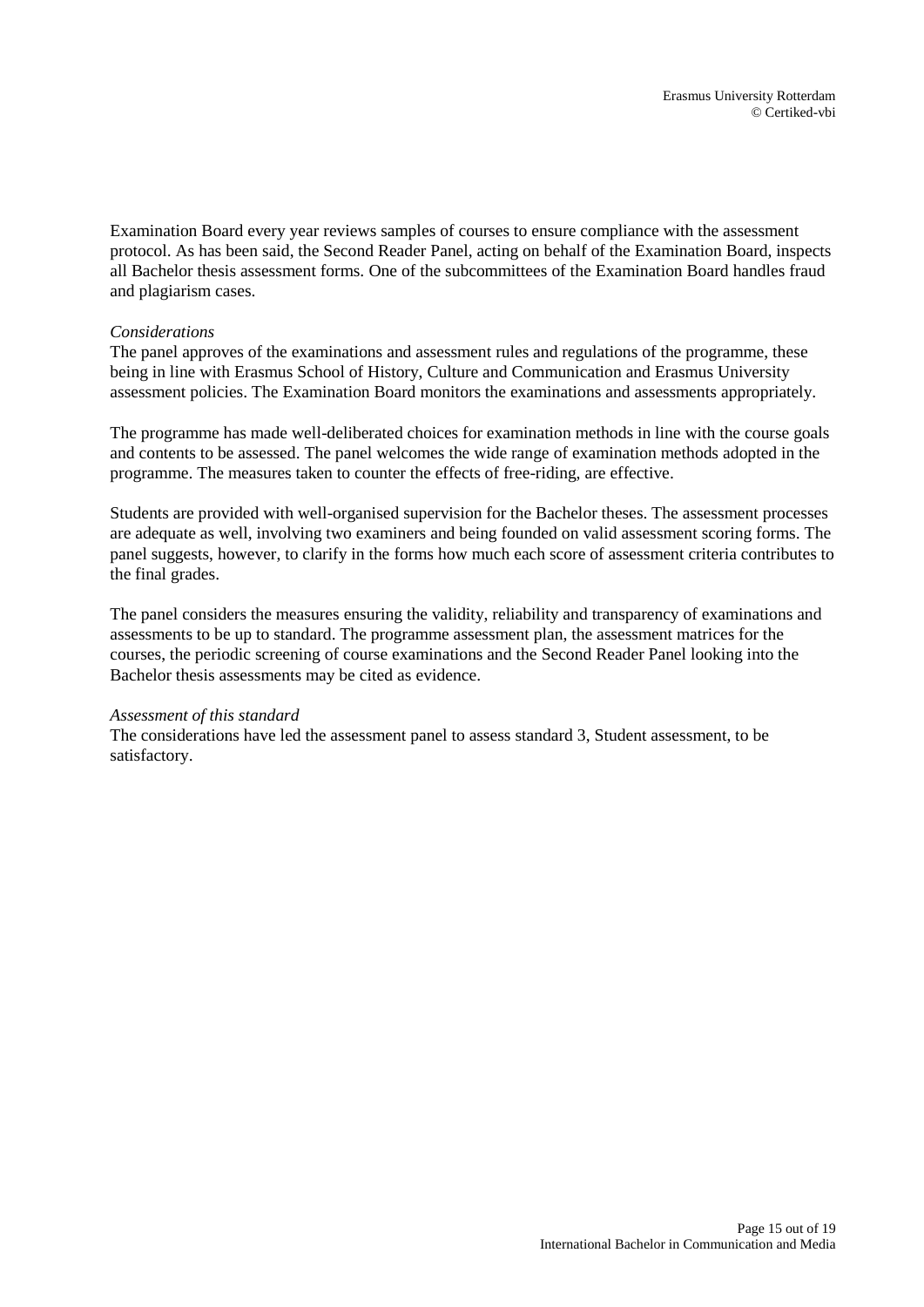# <span id="page-15-0"></span>**4.4 Standard 4: Achieved learning outcomes**

#### The programme demonstrates that the intended learning outcomes are achieved.

#### *Findings*

The final Bachelor theses are individual research projects. Students are required to complete the empirical cycle from the research question to the discussion of the results. In the Bachelor theses, all of the Dublin descriptors and most of the programme intended learning outcomes are addressed. In the theses, students may adopt qualitative or quantitative research methods and techniques. In practice, these methodologies are evenly distributed among students, half of them using qualitative methods and the other half applying quantitative methods.

The programme maintains contact with a wide range of individuals and organisations in the professional field, in order to adjust the programme to current trends in the field. The Professional Advisory Committee is important in aligning the programme with the professional field and in maintaining contact with individuals and organisations in the field. In courses, students are presented with cases derived from practice. They also take part in field trips. The internship is one of the mandatory components of the curriculum, allowing students to become acquainted with professional practice first-hand. Guest lecturers from the professional field are involved in the curriculum. Programme management, the Professional Advisory Committee and the study association organise a range of extracurricular events to inform students about the labour market. The programme alumni coordinator coordinates relations with alumni.

The programme monitors very closely the programme graduates' studies or careers. Every year, the data on the graduates' careers are updated. Every three years, the programme conducts a survey among alumni. The programme graduates indicate having acquired a range of skills of importance for the professional field. About 60 % of the programme graduates proceed to master programmes immediately, whereas about 20 % of them take a gap year before enrolling in a master programme. Another 20 % of the graduates enter the labour market. About 40 % go to master programmes in the communication and media field, but no less than 60 % to master programmes in other domains, among which marketing management; business administration and management; public administration and policy; and cultural entrepreneurship or management are most popular. About 80 % of the older cohorts of graduates indicate having completed their master programme. About 90 % of the programme graduates have paid positions. Most of them are working in marketing, advertising and sales (34 %), communications and public relations (15 %) or management (11 %).

#### *Considerations*

The Bachelor theses the panel studied, match the intended learning outcomes. The theses are regarded by the panel to be up to standard. The panel agrees with the grades given by the programme examiners. No theses were found by the panel to be unsatisfactory.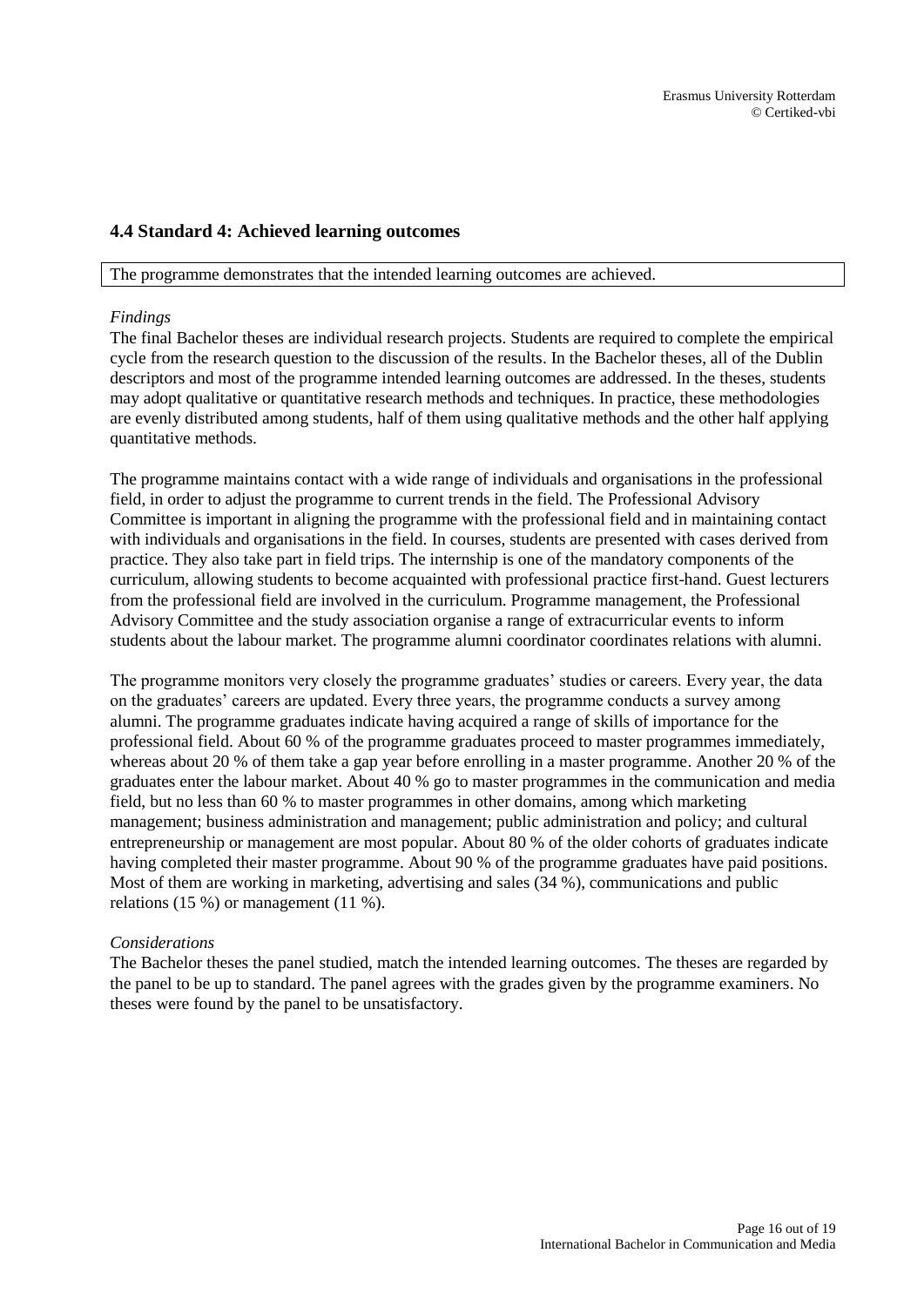The panel feels the programme succeeds in acquainting students with the professional practice and preparing them for the professional field, either directly or after having completed master programmes.

The panel considers students completing the programme definitely to have reached the intended learning outcomes of the programme. The panel greatly appreciates the wide range of master programmes programme graduates are admitted to and their performances in these master programmes. These master programmes are not confined to the communication and media field but comprise various neighbouring domains. The panel is impressed by the proportion of programme graduates entering the labour market either directly or after subsequent master programmes and with the positions they secure.

#### *Assessment of this standard*

The considerations have led the assessment panel to assess standard 4, Achieved learning outcomes, to be good.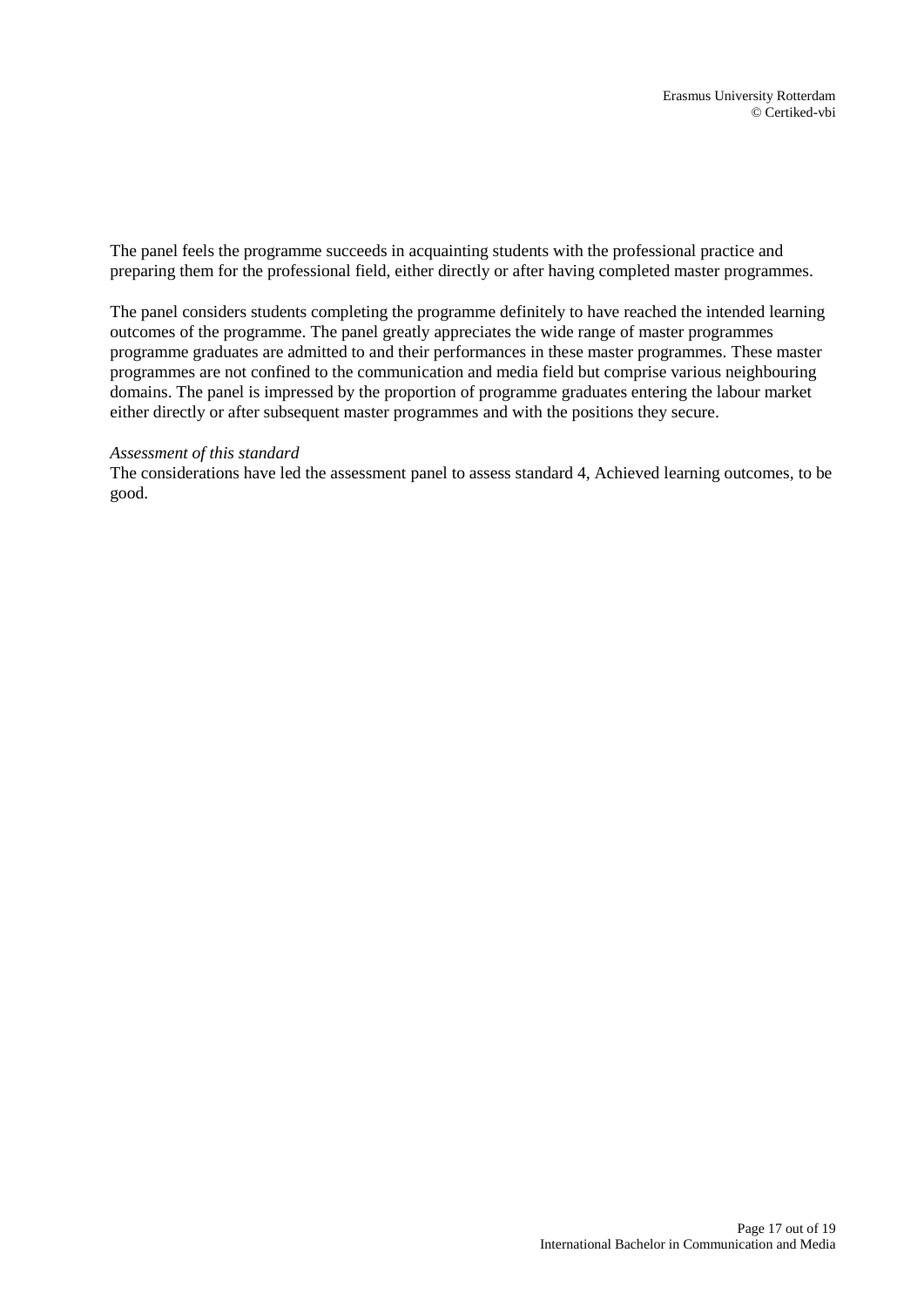# <span id="page-17-0"></span>**5. Overview of assessments**

| Standard                                  | Assessment   |
|-------------------------------------------|--------------|
| Standard 1. Intended learning outcomes    | Satisfactory |
| Standard 2: Teaching-learning environment | Satisfactory |
| Standard 3: Student assessment            | Satisfactory |
| Standard 4: Achieved learning outcomes    | Good         |
| Programme                                 | Satisfactory |